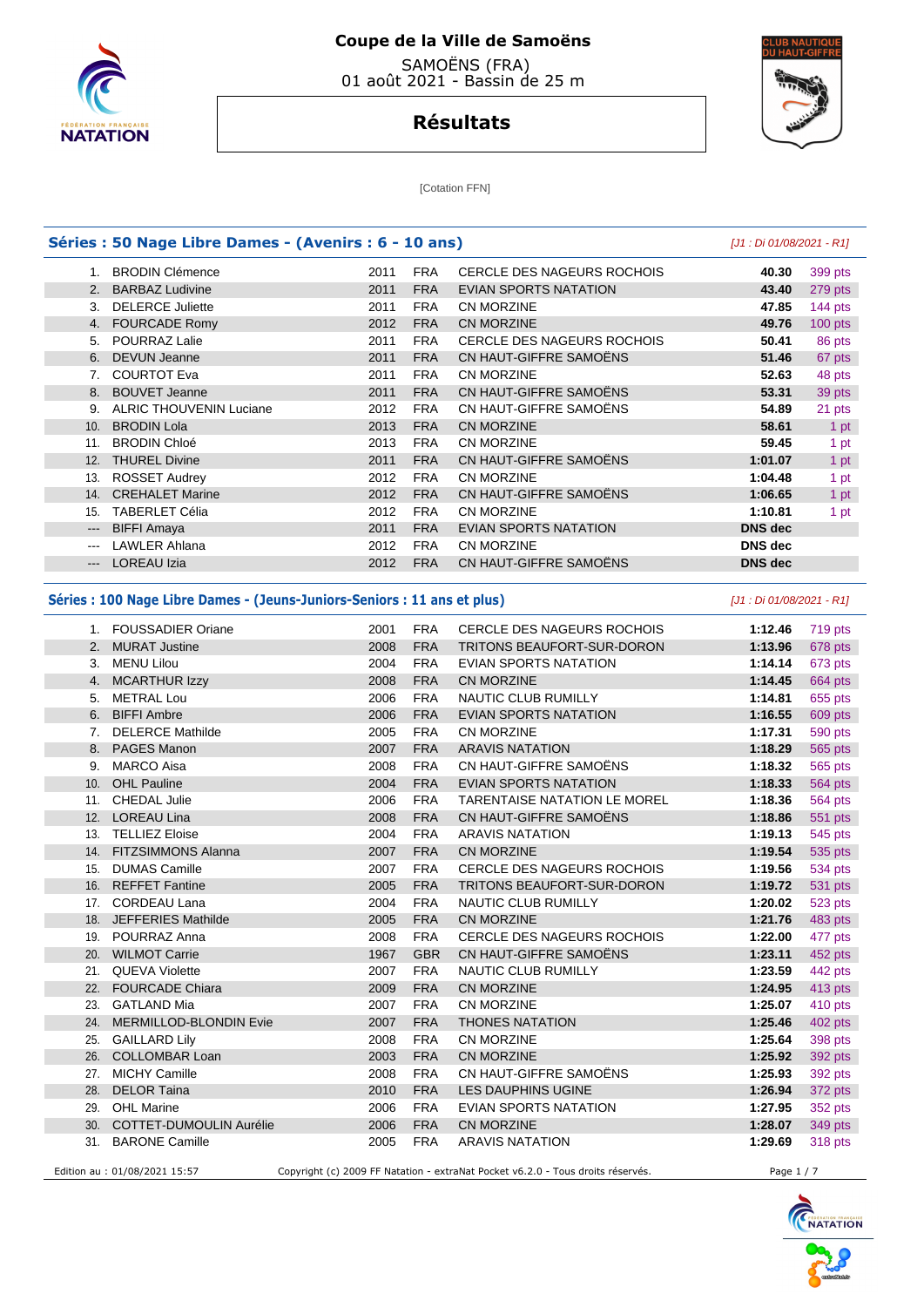

 SAMOËNS (FRA) 01 août 2021 - Bassin de 25 m

# **Résultats**



|                      | (Suite) Séries : 100 Nage Libre Dames - (Jeuns-Juniors-Seniors : 11 ans et plus) |      |            |                                   | [J1 : Di 01/08/2021 - R1] |                |
|----------------------|----------------------------------------------------------------------------------|------|------------|-----------------------------------|---------------------------|----------------|
|                      | 32. JUGET Clémence                                                               | 2009 | <b>FRA</b> | NAUTIC CLUB RUMILLY               | 1:30.07                   | 311 pts        |
|                      | 33. CONSTANT Charlotte                                                           | 2004 | <b>FRA</b> | <b>CERCLE DES NAGEURS ROCHOIS</b> | 1:30.08                   | <b>311 pts</b> |
|                      | 34. GUILLOT Elsa                                                                 | 2001 | <b>FRA</b> | CN HAUT-GIFFRE SAMOENS            | 1:30.90                   | 296 pts        |
|                      | 35. ALABEATRIX RUBIN Louise                                                      | 2008 | <b>FRA</b> | EVIAN SPORTS NATATION             | 1:30.95                   | 295 pts        |
|                      | 36. CREHALET Lucile                                                              | 2009 | <b>FRA</b> | CN HAUT-GIFFRE SAMOENS            | 1:31.38                   | 288 pts        |
|                      | 37. BEAUMONT Oriane                                                              | 2006 | <b>FRA</b> | <b>ARAVIS NATATION</b>            | 1:31.96                   | 278 pts        |
|                      | 38. ABOU THOURAYA Sarah                                                          | 2008 | <b>FRA</b> | CN HAUT-GIFFRE SAMOËNS            | 1:32.47                   | 269 pts        |
|                      | 39. EASTLAKE Yasmin                                                              | 2007 | <b>GBR</b> | <b>ARAVIS NATATION</b>            | 1:32.63                   | 266 pts        |
| 40.                  | <b>FORESTIER Elise</b>                                                           | 2008 | <b>FRA</b> | CN HAUT-GIFFRE SAMOENS            | 1:32.76                   | 264 pts        |
| 41.                  | <b>MANGOT Cécile</b>                                                             | 2006 | <b>FRA</b> | <b>CERCLE DES NAGEURS ROCHOIS</b> | 1:33.29                   | 255 pts        |
|                      | 42. LERUSTE BRUNET Astrid                                                        | 2008 | <b>FRA</b> | CN HAUT-GIFFRE SAMOENS            | 1:33.43                   | 253 pts        |
|                      | 43. PERRIER Amandine                                                             | 2005 | <b>FRA</b> | TRITONS BEAUFORT-SUR-DORON        | 1:34.43                   | 236 pts        |
|                      | 44. COLLOMBAR Kelly                                                              | 2009 | <b>FRA</b> | <b>CN MORZINE</b>                 | 1:35.15                   | 225 pts        |
|                      | 45. TUPIN Candice                                                                | 2008 | <b>FRA</b> | EVIAN SPORTS NATATION             | 1:35.31                   | 222 pts        |
|                      | 46. JOYEUX Perrine                                                               | 2008 | <b>FRA</b> | <b>CN MORZINE</b>                 | 1:35.73                   | 216 pts        |
|                      | 47. FOURNIER Holly                                                               | 2007 | <b>FRA</b> | EVIAN SPORTS NATATION             | 1:35.93                   | 213 pts        |
|                      | 48. GIROD Justine                                                                | 2009 | <b>FRA</b> | NAUTIC CLUB RUMILLY               | 1:35.95                   | 213 pts        |
|                      | 49. KELHAM Sophia                                                                | 2007 | <b>FRA</b> | <b>CN MORZINE</b>                 | 1:37.75                   | 186 pts        |
|                      | 50. VERKARRE Louise                                                              | 2008 | <b>FRA</b> | CN HAUT-GIFFRE SAMOËNS            | 1:38.01                   | 183 pts        |
|                      | 51. DUTRUEL Heidi                                                                | 2007 | <b>FRA</b> | EVIAN SPORTS NATATION             | 1:38.59                   | 174 pts        |
|                      | 52. JOUNEAU Emilie                                                               | 2008 | <b>FRA</b> | CERCLE DES NAGEURS ROCHOIS        | 1:38.70                   | 173 pts        |
| 53.                  | <b>MARULLAZ Adele</b>                                                            | 2008 | <b>FRA</b> | CN MORZINE                        | 1:38.85                   | 171 pts        |
|                      | 54. COURTOT Mia                                                                  | 2007 | <b>FRA</b> | CN MORZINE                        | 1:39.02                   | 169 pts        |
|                      | 55. RASERA Cécile                                                                | 2006 | <b>FRA</b> | CN MORZINE                        | 1:40.13                   | 154 pts        |
|                      | 56. JACKSON Eva                                                                  | 2008 | <b>FRA</b> | <b>CN MORZINE</b>                 | 1:40.26                   | 152 pts        |
|                      | 57. VENTER Ella                                                                  | 2009 | <b>FRA</b> | CERCLE DES NAGEURS ROCHOIS        | 1:41.86                   | 132 pts        |
| 58.                  | <b>PICHON Julie</b>                                                              | 2010 | <b>FRA</b> | CERCLE DES NAGEURS ROCHOIS        | 1:42.45                   | 125 pts        |
| 59.                  | <b>CHAPMAN Ellianne</b>                                                          | 2010 | <b>FRA</b> | CN MORZINE                        | 1:42.93                   | 120 pts        |
|                      | 60. BAUD Mila                                                                    | 2008 | <b>FRA</b> | CN MORZINE                        | 1:43.22                   | 117 pts        |
|                      | 61. COLLOMBAR Tessa                                                              | 2010 | <b>FRA</b> | <b>CN MORZINE</b>                 | 1:43.65                   | 112 pts        |
|                      | 62. GUIGUES Clea                                                                 | 2008 | <b>FRA</b> | TRITONS BEAUFORT-SUR-DORON        | 1:44.09                   | 107 pts        |
|                      | 63. QUEVA Céleste                                                                | 2009 | <b>FRA</b> | NAUTIC CLUB RUMILLY               | 1:44.22                   | 106 pts        |
| 64.                  | <b>BORDY Angela</b>                                                              | 2009 | <b>FRA</b> | <b>THONES NATATION</b>            | 1:45.71                   | 90 pts         |
| 65.                  | <b>THORPE Sadie</b>                                                              | 2009 | <b>FRA</b> | CN MORZINE                        | 1:46.67                   | 81 pts         |
|                      | 66. NICOL Isobel                                                                 | 2008 | <b>FRA</b> | <b>CN MORZINE</b>                 | 1:46.83                   | 80 pts         |
|                      | 67. BELLATON Inès                                                                | 2009 | <b>FRA</b> | <b>CERCLE DES NAGEURS ROCHOIS</b> | 1:47.70                   | 72 pts         |
|                      | 68. TABERLET Ombline                                                             | 2009 | <b>FRA</b> | <b>CN MORZINE</b>                 | 1:48.00                   | 69 pts         |
| 69.                  | <b>BOUVIER Nolwenn</b>                                                           | 2010 | <b>FRA</b> | CN MORZINE                        | 1:49.43                   | 57 pts         |
|                      | 70. ROUTIN Elise                                                                 | 2005 | <b>FRA</b> | CN HAUT-GIFFRE SAMOËNS            | 1:50.50                   | 49 pts         |
|                      | 71. LE GOUHINEC Mahée                                                            | 2010 | FRA        | CERCLE DES NAGEURS ROCHOIS        | 1:51.10                   | 45 pts         |
|                      | 72. SARTORETTO Isalyne                                                           | 2006 | <b>FRA</b> | <b>ARAVIS NATATION</b>            | 1:51.41                   | 43 pts         |
|                      | 73. DODD Seren                                                                   | 2008 | <b>FRA</b> | CN MORZINE                        | 1:52.87                   | 33 pts         |
|                      | 74. DE PIERREPONT Freya                                                          | 2008 | <b>FRA</b> | <b>CN MORZINE</b>                 | 1:57.45                   | 11 pts         |
|                      | 75. BELLATON Camille                                                             | 2010 | <b>FRA</b> | CERCLE DES NAGEURS ROCHOIS        | 1:58.30                   | 9 pts          |
|                      | 76. RAVOIRE Amélia                                                               | 2005 | <b>FRA</b> | <b>NAUTIC CLUB RUMILLY</b>        | 1:59.15                   | 6 pts          |
|                      | 77. TAVERNIER Latika                                                             | 2010 | <b>FRA</b> | CN MORZINE                        | 1:59.23                   | 6 pts          |
|                      | 78. NICOL Mia                                                                    | 2010 | <b>FRA</b> | CN MORZINE                        | 2:05.24                   | 1 pt           |
|                      | 79. COULAUD Clara                                                                | 2009 | <b>FRA</b> | CERCLE DES NAGEURS ROCHOIS        | 2:07.48                   | 1 pt           |
|                      | 80. KELHAM Charlotte                                                             | 2009 | <b>FRA</b> | <b>CN MORZINE</b>                 | 2:08.49                   | 1 pt           |
|                      | 81. BASTARD-ROSSET Janelle                                                       | 2009 | <b>FRA</b> | <b>ARAVIS NATATION</b>            | 2:12.95                   | 1 pt           |
|                      | 82. TEFRA Augustine                                                              | 2007 | <b>FRA</b> | <b>CN MORZINE</b>                 | 2:14.66                   | 1 pt           |
| $\sim$ $\sim$ $\sim$ | <b>SCHRAM Roos</b>                                                               | 2009 | NED        | <b>ARAVIS NATATION</b>            | <b>DSQ</b>                |                |
|                      | --- ALRIC THOUVENIN Camille                                                      | 2009 | <b>FRA</b> | CN HAUT-GIFFRE SAMOËNS            | <b>DNS</b> dec            |                |

Edition au : 01/08/2021 15:57 Copyright (c) 2009 FF Natation - extraNat Pocket v6.2.0 - Tous droits réservés. Page 2 / 7

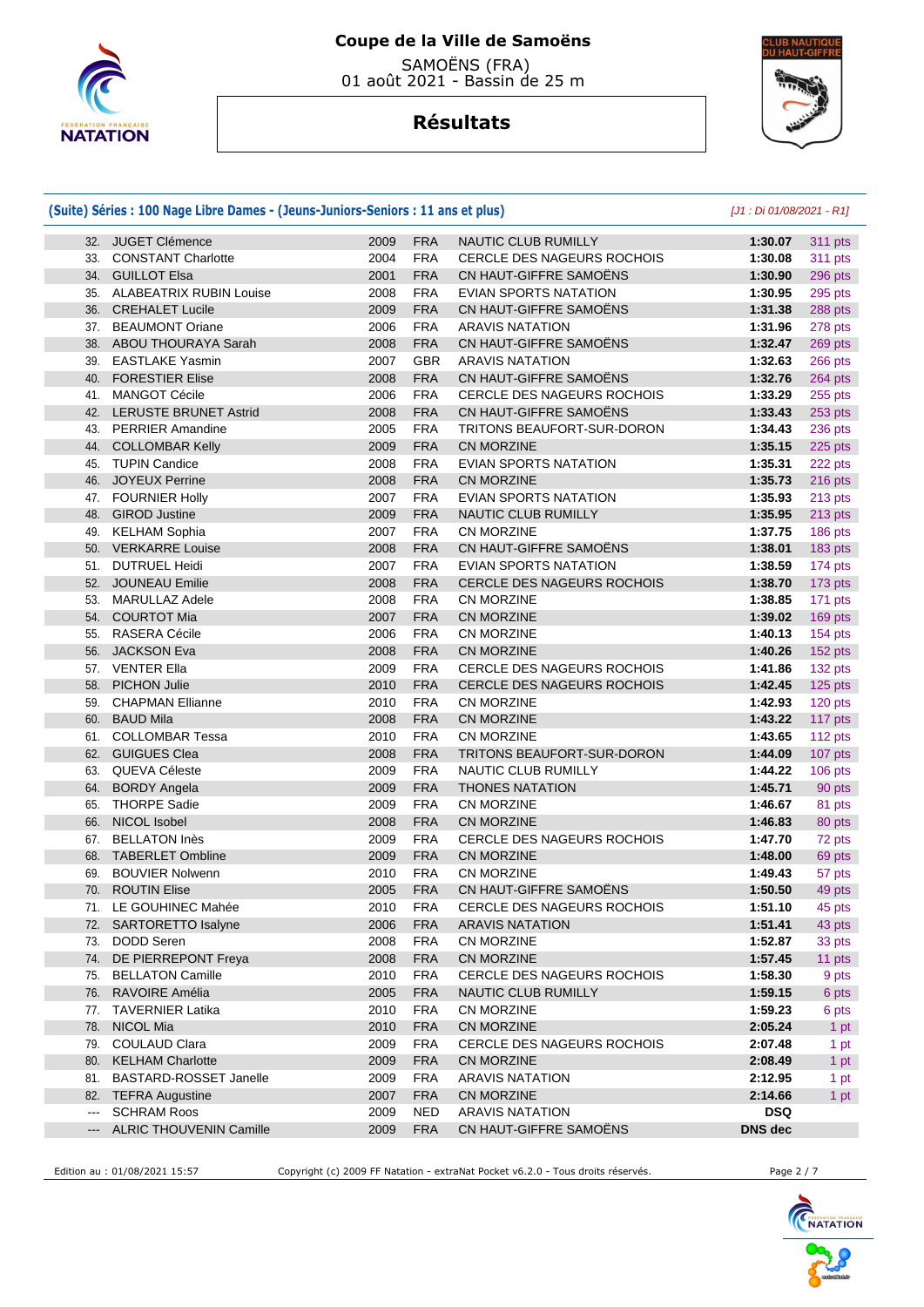

 SAMOËNS (FRA) 01 août 2021 - Bassin de 25 m



# **Résultats**

### **(Suite) Séries : 100 Nage Libre Dames - (Jeuns-Juniors-Seniors : 11 ans et plus)** [J1 : Di 01/08/2021 - R1]

#### --- BRETAGNE Lilou 2010 FRA CN HAUT-GIFFRE SAMOËNS **DNS dec**  --- CUNNINGHAM Juliette 2005 FRA CN HAUT-GIFFRE SAMOËNS **DNS dec**  --- EASTLAKE Carly 2005 GBR ARAVIS NATATION **DNS dec**  --- GAUCHÉ Charlotte 2003 FRA CERCLE DES NAGEURS ROCHOIS **DNS dec**  --- PEILLEX Laura 2010 FRA EVIAN SPORTS NATATION **DNS dec**  --- PYTHON CURT Caroline 2005 FRA TRITONS BEAUFORT-SUR-DORON **DNS dec**  --- RAVOIRE Isaline 2008 FRA NAUTIC CLUB RUMILLY **DNS dec**  --- RAZAFIMAHARO Jeanne 2002 FRA TARENTAISE NATATION LE MOREL **DNS dec**  --- RIARD MOREL Lilah-Rose 2005 FRA CN HAUT-GIFFRE SAMOËNS **DNS dec**  --- RIGOLIO Chiara 2008 FRA TRITONS BEAUFORT-SUR-DORON **DNS dec**  --- VALETTE Meije 2004 FRA THONES NATATION **DNS dec**

#### **Séries : 50 Dos Dames - (Avenirs : 6 - 10 ans)** [J1 : Di 01/08/2021 - R1]

|       | <b>BRODIN Clémence</b>         | 2011 | <b>FRA</b> | CERCLE DES NAGEURS ROCHOIS        | 49.46          | 342 pts   |
|-------|--------------------------------|------|------------|-----------------------------------|----------------|-----------|
|       | <b>BARBAZ Ludivine</b>         | 2011 | <b>FRA</b> | <b>EVIAN SPORTS NATATION</b>      | 54.14          | $215$ pts |
| 3.    | <b>FOURCADE Romy</b>           | 2012 | <b>FRA</b> | <b>CN MORZINE</b>                 | 57.22          | 147 pts   |
| 4.    | <b>POURRAZ Lalie</b>           | 2011 | <b>FRA</b> | <b>CERCLE DES NAGEURS ROCHOIS</b> | 57.31          | $145$ pts |
| 5.    | <b>COURTOT Eva</b>             | 2011 | <b>FRA</b> | <b>CN MORZINE</b>                 | 59.02          | 113 pts   |
| 6.    | <b>BOUVET Jeanne</b>           | 2011 | <b>FRA</b> | CN HAUT-GIFFRE SAMOËNS            | 1:02.04        | 67 pts    |
|       | <b>BRODIN Lola</b>             | 2013 | <b>FRA</b> | <b>CN MORZINE</b>                 | 1:06.00        | 24 pts    |
| 8.    | DEVUN Jeanne                   | 2011 | <b>FRA</b> | CN HAUT-GIFFRE SAMOËNS            | 1:09.08        | 6 pts     |
| 9.    | <b>BRODIN Chloé</b>            | 2013 | <b>FRA</b> | <b>CN MORZINE</b>                 | 1:09.43        | 4 pts     |
| 10.   | <b>TABERLET Célia</b>          | 2012 | <b>FRA</b> | <b>CN MORZINE</b>                 | 1:11.45        | 1 pt      |
| 11.   | <b>ROSSET Audrey</b>           | 2012 | <b>FRA</b> | <b>CN MORZINE</b>                 | 1:12.58        | 1 pt      |
| 12.   | <b>ALRIC THOUVENIN Luciane</b> | 2012 | <b>FRA</b> | CN HAUT-GIFFRE SAMOËNS            | 1:18.53        | 1 pt      |
| 13.   | <b>THUREL Divine</b>           | 2011 | <b>FRA</b> | CN HAUT-GIFFRE SAMOËNS            | 1:21.33        | 1 pt      |
| 14.   | <b>CREHALET Marine</b>         | 2012 | <b>FRA</b> | CN HAUT-GIFFRE SAMOËNS            | 1:25.30        | 1 pt      |
| ---   | <b>DELERCE Juliette</b>        | 2011 | <b>FRA</b> | CN MORZINE                        | <b>DSQ</b>     |           |
| $---$ | <b>BIFFI Amaya</b>             | 2011 | <b>FRA</b> | <b>EVIAN SPORTS NATATION</b>      | <b>DNS</b> dec |           |
| $---$ | <b>LAWLER Ahlana</b>           | 2012 | <b>FRA</b> | <b>CN MORZINE</b>                 | <b>DNS</b> dec |           |
| $---$ | <b>LOREAU Izia</b>             | 2012 | <b>FRA</b> | CN HAUT-GIFFRE SAMOËNS            | <b>DNS</b> dec |           |
|       |                                |      |            |                                   |                |           |

#### Séries : 50 Papillon Dames - (Jeuns-Juniors-Seniors : 11 ans et plus) *[J1 : Di 01/08/2021 - R1]*

|     | <b>FOUSSADIER Oriane</b>      | 2001 | <b>FRA</b> | CERCLE DES NAGEURS ROCHOIS          | 35.71 | 757 pts |
|-----|-------------------------------|------|------------|-------------------------------------|-------|---------|
| 2.  | <b>MENU Lilou</b>             | 2004 | <b>FRA</b> | <b>EVIAN SPORTS NATATION</b>        | 36.23 | 730 pts |
| 3.  | <b>OHL Pauline</b>            | 2004 | <b>FRA</b> | EVIAN SPORTS NATATION               | 36.65 | 708 pts |
| 4.  | <b>DELERCE Mathilde</b>       | 2005 | <b>FRA</b> | <b>CN MORZINE</b>                   | 38.07 | 639 pts |
| 5.  | <b>REFFET Fantine</b>         | 2005 | <b>FRA</b> | TRITONS BEAUFORT-SUR-DORON          | 38.44 | 621 pts |
| 6.  | <b>BIFFI Ambre</b>            | 2006 | <b>FRA</b> | EVIAN SPORTS NATATION               | 38.83 | 603 pts |
| 7.  | <b>JEFFERIES Mathilde</b>     | 2005 | <b>FRA</b> | <b>CN MORZINE</b>                   | 39.70 | 563 pts |
| 8.  | <b>METRAL Lou</b>             | 2006 | <b>FRA</b> | <b>NAUTIC CLUB RUMILLY</b>          | 39.83 | 557 pts |
| 9.  | <b>CHEDAL Julie</b>           | 2006 | <b>FRA</b> | <b>TARENTAISE NATATION LE MOREL</b> | 40.21 | 540 pts |
| 10. | <b>MCARTHUR Izzy</b>          | 2008 | <b>FRA</b> | <b>CN MORZINE</b>                   | 40.79 | 515 pts |
| 11. | <b>MURAT Justine</b>          | 2008 | <b>FRA</b> | TRITONS BEAUFORT-SUR-DORON          | 41.32 | 493 pts |
| 12. | <b>DUMAS Camille</b>          | 2007 | <b>FRA</b> | <b>CERCLE DES NAGEURS ROCHOIS</b>   | 41.34 | 492 pts |
| 13. | <b>WILMOT Carrie</b>          | 1967 | <b>GBR</b> | CN HAUT-GIFFRE SAMOËNS              | 42.57 | 441 pts |
| 14. | <b>COLLOMBAR Loan</b>         | 2003 | <b>FRA</b> | <b>CN MORZINE</b>                   | 43.11 | 420 pts |
| 15. | <b>CORDEAU Lana</b>           | 2004 | <b>FRA</b> | NAUTIC CLUB RUMILLY                 | 43.17 | 418 pts |
| 16. | <b>LOREAU Lina</b>            | 2008 | <b>FRA</b> | CN HAUT-GIFFRE SAMOËNS              | 43.25 | 415 pts |
| 17. | <b>MARCO Aisa</b>             | 2008 | <b>FRA</b> | CN HAUT-GIFFRE SAMOËNS              | 43.31 | 412 pts |
| 18. | <b>MERMILLOD-BLONDIN Evie</b> | 2007 | <b>FRA</b> | <b>THONES NATATION</b>              | 44.31 | 375 pts |

Г

 **Edition au : 01/08/2021 15:57 Copyright (c) 2009 FF Natation - extraNat Pocket v6.2.0 - Tous droits réservés. Page 3 / 7** 

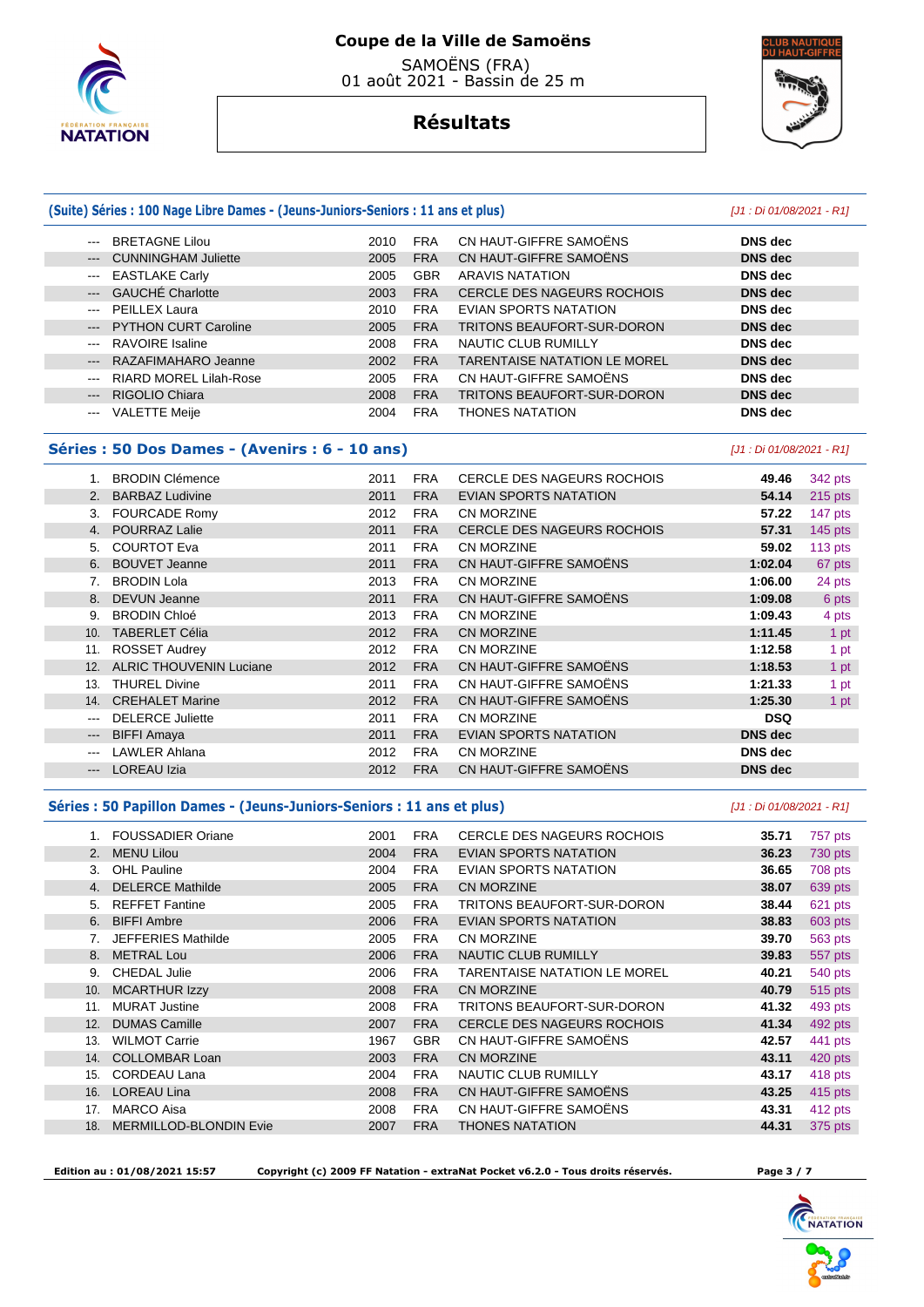

## **Coupe de la Ville de Samoëns SAMOËNS (FRA) 01 août 2021 - Bassin de 25 m**



# **Résultats**

|                              | (Suite) Séries : 50 Papillon Dames - (Jeuns-Juniors-Seniors : 11 ans et plus) |              |                          |                                                  | [J1 : Di 01/08/2021 - R1] |                |  |
|------------------------------|-------------------------------------------------------------------------------|--------------|--------------------------|--------------------------------------------------|---------------------------|----------------|--|
|                              | 19. QUEVA Violette                                                            | 2007         | <b>FRA</b>               | NAUTIC CLUB RUMILLY                              | 44.35                     | 373 pts        |  |
|                              | 20. PAGES Manon                                                               | 2007         | <b>FRA</b>               | <b>ARAVIS NATATION</b>                           | 44.47                     | 369 pts        |  |
|                              | 21. TELLIEZ Eloise                                                            | 2004         | <b>FRA</b>               | <b>ARAVIS NATATION</b>                           | 44.59                     | 365 pts        |  |
| 22.                          | POURRAZ Anna                                                                  | 2008         | <b>FRA</b>               | CERCLE DES NAGEURS ROCHOIS                       | 44.72                     | 360 pts        |  |
| 23.                          | <b>FOURCADE Chiara</b>                                                        | 2009         | <b>FRA</b>               | CN MORZINE                                       | 44.86                     | 355 pts        |  |
| 24.                          | <b>FITZSIMMONS Alanna</b>                                                     | 2007         | <b>FRA</b>               | <b>CN MORZINE</b>                                | 45.02                     | 349 pts        |  |
| 25.                          | <b>BEAUMONT Oriane</b>                                                        | 2006         | <b>FRA</b>               | <b>ARAVIS NATATION</b>                           | 45.43                     | 335 pts        |  |
| 26.                          | <b>COTTET-DUMOULIN Aurélie</b>                                                | 2006         | <b>FRA</b>               | <b>CN MORZINE</b>                                | 45.70                     | 326 pts        |  |
|                              | 27. GATLAND Mia                                                               | 2007         | <b>FRA</b>               | CN MORZINE                                       | 46.00                     | 315 pts        |  |
|                              | 28. JUGET Clémence                                                            | 2009         | <b>FRA</b>               | <b>NAUTIC CLUB RUMILLY</b>                       | 47.55                     | 265 pts        |  |
| 29.                          | <b>MANGOT Cécile</b>                                                          | 2006         | <b>FRA</b>               | <b>CERCLE DES NAGEURS ROCHOIS</b>                | 48.48                     | 238 pts        |  |
| 30.                          | <b>DELOR Taina</b>                                                            | 2010         | <b>FRA</b>               | <b>LES DAUPHINS UGINE</b>                        | 48.83                     | 227 pts        |  |
|                              | 31. GAUDIN Faustine                                                           | 2007         | <b>FRA</b>               | CN HAUT-GIFFRE SAMOENS                           | 49.21                     | 217 pts        |  |
|                              | 31. JOUNEAU Emilie                                                            | 2008         | <b>FRA</b>               | <b>CERCLE DES NAGEURS ROCHOIS</b>                | 49.21                     | 217 pts        |  |
|                              | 33. ABOU THOURAYA Sarah                                                       | 2008         | <b>FRA</b>               | CN HAUT-GIFFRE SAMOËNS                           | 49.72                     | 203 pts        |  |
|                              | 34. RASERA Cécile                                                             | 2006         | <b>FRA</b>               | <b>CN MORZINE</b>                                | 52.20                     | 141 pts        |  |
| 35.                          | <b>COLLOMBAR Kelly</b>                                                        | 2009         | <b>FRA</b>               | CN MORZINE                                       | 52.33                     | 138 pts        |  |
| 36.                          | <b>OHL Marine</b>                                                             | 2006         | <b>FRA</b>               | <b>EVIAN SPORTS NATATION</b>                     | 52.40                     | 137 pts        |  |
| 37.                          | <b>BAUD Mila</b>                                                              | 2008         | <b>FRA</b>               | CN MORZINE                                       | 52.52                     | 134 pts        |  |
|                              | 37. NOLIN Celena                                                              | 2006         | <b>FRA</b>               | <b>CERCLE DES NAGEURS ROCHOIS</b>                | 52.52                     | 134 pts        |  |
| 39.                          | <b>GIROD Justine</b>                                                          | 2009         | <b>FRA</b>               | <b>NAUTIC CLUB RUMILLY</b>                       | 52.75                     | 129 pts        |  |
| 40.                          | <b>GAILLARD Lily</b>                                                          | 2008         | <b>FRA</b>               | <b>CN MORZINE</b>                                | 52.84                     | 127 pts        |  |
| 41.                          | <b>GUIGUES Clea</b>                                                           | 2008         | <b>FRA</b>               | TRITONS BEAUFORT-SUR-DORON                       | 52.90                     | 126 pts        |  |
|                              | 42. TUPIN Candice                                                             | 2008         | <b>FRA</b>               | <b>EVIAN SPORTS NATATION</b>                     | 53.07                     | 122 pts        |  |
| 43.                          | NICOL Isobel                                                                  | 2008         | <b>FRA</b>               | <b>CN MORZINE</b>                                | 53.32                     | 117 pts        |  |
| 44.                          | <b>DUTRUEL Heidi</b>                                                          | 2007         | <b>FRA</b>               | EVIAN SPORTS NATATION                            | 53.44                     | <b>115 pts</b> |  |
| 45.                          | <b>PICHON Julie</b>                                                           | 2010         | <b>FRA</b>               | <b>CERCLE DES NAGEURS ROCHOIS</b>                | 53.53                     | 113 pts        |  |
|                              | 46. THORPE Sadie                                                              | 2009         | <b>FRA</b>               | CN MORZINE                                       | 54.17                     | 100 pts        |  |
| 47.                          | <b>JOYEUX Perrine</b>                                                         | 2008         | <b>FRA</b>               | CN MORZINE                                       | 54.30                     | 98 pts         |  |
| 48.                          | <b>RIGOLIO Chiara</b>                                                         | 2008         | <b>FRA</b>               | TRITONS BEAUFORT-SUR-DORON                       | 54.63                     | 92 pts         |  |
|                              | 49. ALABEATRIX RUBIN Louise                                                   | 2008         | <b>FRA</b>               | EVIAN SPORTS NATATION                            | 55.01                     | 85 pts         |  |
|                              | 50. FOURNIER Holly                                                            | 2007         | <b>FRA</b>               | EVIAN SPORTS NATATION                            | 55.36                     | 79 pts         |  |
|                              | 51. VENTER Ella                                                               | 2009         | <b>FRA</b>               | <b>CERCLE DES NAGEURS ROCHOIS</b>                | 55.70                     | 74 pts         |  |
|                              | 52. PERRIER Amandine                                                          | 2005         | <b>FRA</b>               | TRITONS BEAUFORT-SUR-DORON                       | 57.17                     | 52 pts         |  |
|                              | 53. LEMAITRE Alice                                                            | 2009         | <b>FRA</b>               | <b>CERCLE DES NAGEURS ROCHOIS</b>                | 57.72                     | 44 pts         |  |
|                              | 54. BELLATON Inès                                                             | 2009         | <b>FRA</b>               | <b>CERCLE DES NAGEURS ROCHOIS</b>                | 58.27                     | 38 pts         |  |
| 55.                          | <b>BORDY Angela</b>                                                           | 2009         | <b>FRA</b>               | <b>THONES NATATION</b>                           | 59.82                     | 22 pts         |  |
|                              | 56. TEFRA Augustine                                                           | 2007         | <b>FRA</b>               | <b>CN MORZINE</b>                                | 59.91                     | 21 pts         |  |
|                              | 57. TAVERNIER Latika                                                          | 2010         | <b>FRA</b>               | CN MORZINE                                       | 1:00.32                   | 18 pts         |  |
|                              | 58. COLLOMBAR Tessa                                                           | 2010         | <b>FRA</b>               | CN MORZINE                                       | 1:00.50                   | 16 pts         |  |
| 59.                          | NICOL Mia                                                                     | 2010         | <b>FRA</b>               | CN MORZINE                                       | 1:01.29                   | 11 pts         |  |
|                              | 60. BOUVIER Nolwenn                                                           | 2010         | <b>FRA</b>               | CN MORZINE                                       | 1:01.57                   | 9 pts          |  |
|                              | 61. TABERLET Ombline                                                          | 2009         | <b>FRA</b>               | CN MORZINE                                       | 1:01.70                   | 8 pts          |  |
|                              | 62. LE GOUHINEC Mahée                                                         | 2010         | <b>FRA</b>               | CERCLE DES NAGEURS ROCHOIS                       | 1:14.68                   | 1 pt           |  |
| $\scriptstyle\cdots$         | <b>BELLATON Camille</b>                                                       | 2010         | <b>FRA</b>               | CERCLE DES NAGEURS ROCHOIS                       | <b>DSQ</b>                |                |  |
| $\hspace{0.05cm} \ldots$     | DE PIERREPONT Freya                                                           | 2008         | <b>FRA</b>               | CN MORZINE                                       | <b>DSQ</b>                |                |  |
| $\qquad \qquad \textbf{---}$ | <b>EASTLAKE Yasmin</b>                                                        | 2007         | <b>GBR</b>               | <b>ARAVIS NATATION</b>                           | <b>DSQ</b>                |                |  |
| ---                          | <b>LERUSTE BRUNET Astrid</b>                                                  | 2008         | <b>FRA</b>               | CN HAUT-GIFFRE SAMOËNS                           | <b>DSQ</b>                |                |  |
| $\qquad \qquad \cdots$       | MARULLAZ Adele                                                                | 2008         | <b>FRA</b>               | CN MORZINE                                       | <b>DSQ</b>                |                |  |
| $---$                        | <b>BRETAGNE Lilou</b>                                                         | 2010<br>2005 | <b>FRA</b><br><b>GBR</b> | CN HAUT-GIFFRE SAMOËNS<br><b>ARAVIS NATATION</b> | <b>DNS</b> dec<br>DNS dec |                |  |
| $\qquad \qquad \cdots$       | <b>EASTLAKE Carly</b><br><b>GUILLOT Elsa</b>                                  | 2001         | <b>FRA</b>               | CN HAUT-GIFFRE SAMOËNS                           | DNS dec                   |                |  |
| $---$                        |                                                                               |              |                          |                                                  |                           |                |  |
| ---                          | PEILLEX Laura                                                                 | 2010         | <b>FRA</b>               | EVIAN SPORTS NATATION                            | <b>DNS</b>                |                |  |

Edition au : 01/08/2021 15:57 Copyright (c) 2009 FF Natation - extraNat Pocket v6.2.0 - Tous droits réservés. Page 4 / 7

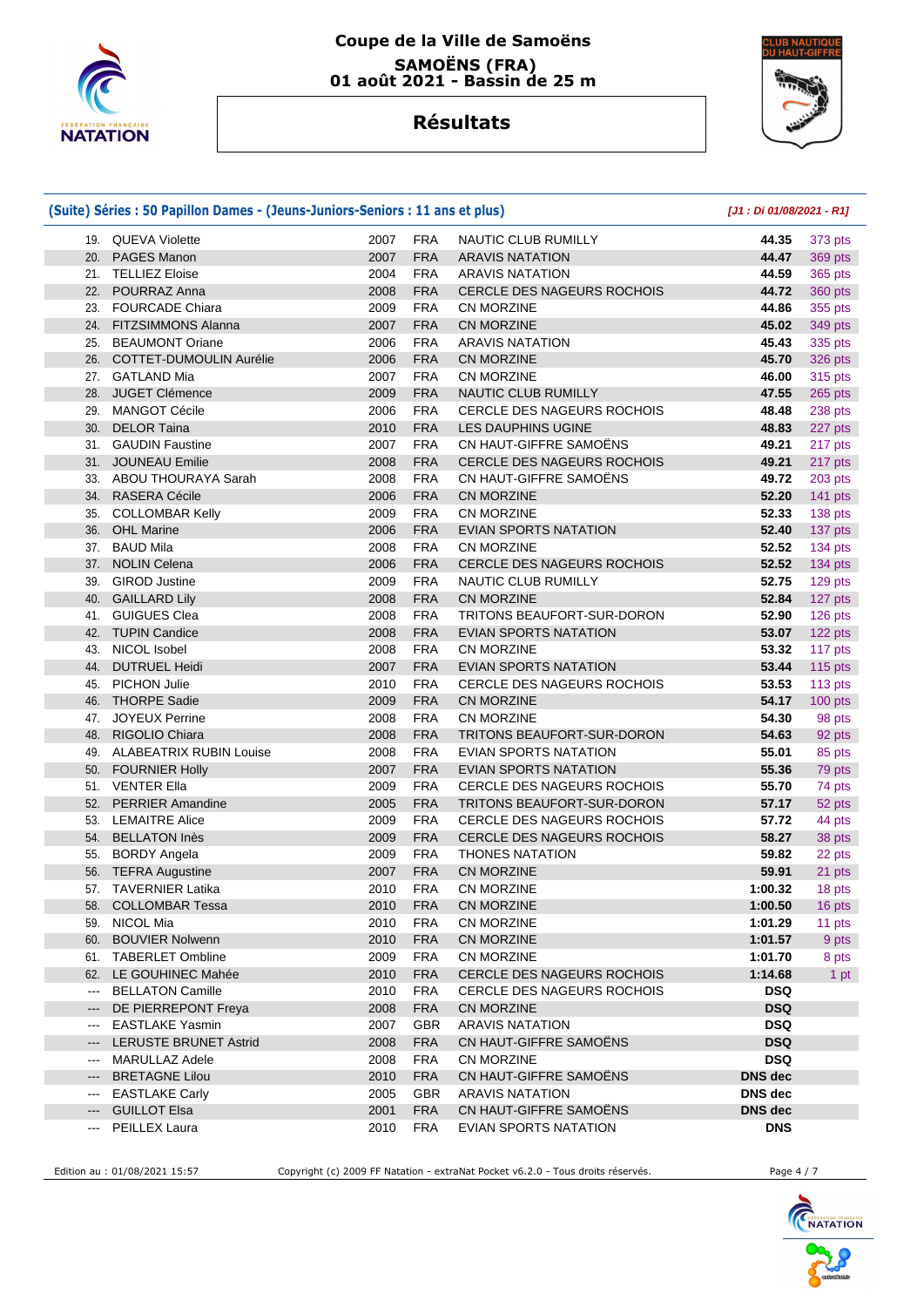

 SAMOËNS (FRA) 01 août 2021 - Bassin de 25 m



# **Résultats**

**(Suite) Séries : 50 Papillon Dames - (Jeuns-Juniors-Seniors : 11 ans et plus)** [J1 : Di 01/08/2021 - R1]

|                      | <b>PYTHON CURT Caroline</b>                                                   | 2005 | <b>FRA</b> | TRITONS BEAUFORT-SUR-DORON          | <b>DNS</b> dec            |           |
|----------------------|-------------------------------------------------------------------------------|------|------------|-------------------------------------|---------------------------|-----------|
|                      | <b>RAVOIRE</b> Isaline                                                        | 2008 | <b>FRA</b> | NAUTIC CLUB RUMILLY                 | <b>DNS</b> dec            |           |
|                      | <b>VALETTE Meije</b>                                                          | 2004 | <b>FRA</b> | <b>THONES NATATION</b>              | <b>DNS</b> dec            |           |
|                      |                                                                               |      |            |                                     |                           |           |
|                      | Séries : 50 Nage Libre Messieurs - (Avenirs : 6 - 11 ans)                     |      |            |                                     | [J1: Di 01/08/2021 - R1]  |           |
|                      | 1. MUFFAT ES JACQUES Matthias                                                 | 2010 | <b>FRA</b> | <b>CERCLE DES NAGEURS ROCHOIS</b>   | 42.09                     | 240 pts   |
|                      | 2. POURRAZ Sven                                                               | 2010 | <b>FRA</b> | CERCLE DES NAGEURS ROCHOIS          | 42.17                     | 237 pts   |
|                      | 3. CREHALET Augustin                                                          | 2010 | <b>FRA</b> | CN HAUT-GIFFRE SAMOËNS              | 46.26                     | $124$ pts |
|                      | 4. CASSINA Théo                                                               | 2010 | <b>FRA</b> | CN HAUT-GIFFRE SAMOËNS              | 47.40                     | 99 pts    |
|                      | 5. MCARTHUR Thomas                                                            | 2011 | <b>FRA</b> | CN MORZINE                          | 47.94                     | 89 pts    |
|                      | 6. JACKSON Arran                                                              | 2011 | <b>FRA</b> | <b>CN MORZINE</b>                   | 49.19                     | 66 pts    |
|                      | 7. COGREL Axel                                                                | 2010 | <b>FRA</b> | CN MORZINE                          | 51.25                     | 36 pts    |
|                      | 8. BEADELL BEALES Harry                                                       | 2011 | <b>FRA</b> | <b>CN MORZINE</b>                   | 53.57                     | 13 pts    |
| 9.                   | <b>CHICOUARD Karel</b>                                                        | 2012 | <b>FRA</b> | <b>THONES NATATION</b>              | 58.45                     | 1 pt      |
|                      | 10. VO TUAN Thanh                                                             | 2012 | <b>FRA</b> | <b>CN MORZINE</b>                   | 1:00.11                   | 1 pt      |
|                      | 11. PINCHART Romain                                                           | 2010 | <b>FRA</b> | CN HAUT-GIFFRE SAMOËNS              | 1:12.03                   | 1 pt      |
|                      | --- AIGLOZ Jérémy                                                             | 2010 | <b>FRA</b> | CN HAUT-GIFFRE SAMOËNS              | <b>DNS</b> dec            |           |
| $\sim$ $\sim$ $\sim$ | ROSSET Stoyan                                                                 | 2010 | <b>FRA</b> | CN MORZINE                          | <b>DNS</b> dec            |           |
|                      | --- YOUNG Rory                                                                | 2010 | <b>FRA</b> | CN HAUT-GIFFRE SAMOËNS              | <b>DNS</b> dec            |           |
|                      |                                                                               |      |            |                                     |                           |           |
|                      | Séries : 100 Nage Libre Messieurs - (Jeunes-Juniors-Seniors : 12 ans et plus) |      |            |                                     | [J1 : Di 01/08/2021 - R1] |           |
|                      | 1. MASSET Clement                                                             | 1990 | <b>FRA</b> | CN HAUT-GIFFRE SAMOËNS              | 56.65                     | 1035 pts  |
|                      | 2. WILMOT Jack                                                                | 2003 | <b>GBR</b> | CN HAUT-GIFFRE SAMOËNS              | 58.06                     | 990 pts   |
|                      | 3. FOUSSADIER Lancelin                                                        | 2003 | <b>FRA</b> | <b>CERCLE DES NAGEURS ROCHOIS</b>   | 58.47                     | 977 pts   |
|                      | 4. COTTET-DUMOULIN Mathis                                                     | 2001 | <b>FRA</b> | <b>CN MORZINE</b>                   | 59.83                     | 935 pts   |
|                      | 5. VAULTIER Thomas                                                            | 2001 | <b>FRA</b> | CN HAUT-GIFFRE SAMOËNS              | 1:01.42                   | 887 pts   |
|                      | 6. CAMUS Loïc                                                                 | 2001 | <b>FRA</b> | <b>ARAVIS NATATION</b>              | 1:03.89                   | 815 pts   |
|                      | 7. LEBRUN Paul                                                                | 2001 | <b>FRA</b> | <b>CERCLE DES NAGEURS ROCHOIS</b>   | 1:04.07                   | 810 pts   |
|                      | 8. DEMEY Léo                                                                  | 2004 | <b>FRA</b> | <b>CN MORZINE</b>                   | 1:04.65                   | 793 pts   |
|                      | 9. DUCRETTET Matthieu                                                         | 2002 | <b>FRA</b> | EVIAN SPORTS NATATION               | 1:04.95                   | 785 pts   |
|                      | 10. PUGEAUT Maxime                                                            | 2001 | <b>FRA</b> | <b>CN HAUT-GIFFRE SAMOENS</b>       | 1:05.38                   | 773 pts   |
|                      | 11. GUILLOT Benjamin                                                          | 1992 | <b>FRA</b> | CN HAUT-GIFFRE SAMOËNS              | 1:05.61                   | 767 pts   |
|                      | 12. CHANEL Cyril                                                              | 2005 | <b>FRA</b> | NAUTIC CLUB RUMILLY                 | 1:05.63                   | 766 pts   |
|                      | 13. WILMOT Robert                                                             | 1971 | <b>GBR</b> | CN HAUT-GIFFRE SAMOËNS              | 1:06.15                   | 752 pts   |
| 14.                  | <b>BOCHATON Thomas</b>                                                        | 1995 | <b>FRA</b> | <b>EVIAN SPORTS NATATION</b>        | 1:06.60                   | 739 pts   |
|                      | 15. BARTHOD Matteo                                                            | 2002 | <b>FRA</b> | <b>CERCLE DES NAGEURS ROCHOIS</b>   | 1:08.68                   | 684 pts   |
|                      | 16. ALABEATRIX RUBIN Celestin                                                 | 2006 | <b>FRA</b> | <b>EVIAN SPORTS NATATION</b>        | 1:08.78                   | 681 pts   |
|                      | 17. RAZAFIMAHARO Achille                                                      | 2005 | <b>FRA</b> | <b>TARENTAISE NATATION LE MOREL</b> | 1:08.86                   | 679 pts   |
|                      | 18. DELRIEU Stéphane                                                          | 1971 | <b>FRA</b> | <b>NAUTIC CLUB RUMILLY</b>          | 1:09.15                   | 672 pts   |
|                      | 19. PIASCO Lucas                                                              | 2004 | <b>FRA</b> | TARENTAISE NATATION LE MOREL        | 1:10.18                   | 645 pts   |
| 20.                  | <b>THOIRAIN Enzo</b>                                                          | 2004 | <b>FRA</b> | TRITONS BEAUFORT-SUR-DORON          | 1:10.37                   | 641 pts   |
| 21.                  | <b>ROUX Mattéo</b>                                                            | 2003 | <b>FRA</b> | EVIAN SPORTS NATATION               | 1:10.47                   | 638 pts   |
| 22.                  | <b>DUPAYS Paul</b>                                                            | 2004 | <b>FRA</b> | EVIAN SPORTS NATATION               | 1:11.60                   | 610 pts   |
|                      | 23. NEVEU Eliott                                                              | 2005 | <b>FRA</b> | TARENTAISE NATATION LE MOREL        | 1:11.62                   | 609 pts   |
| 24.                  | ROUX Sacha                                                                    | 2007 | <b>FRA</b> | REQUINS BLEUS BOURG-ST-MAURICE      | 1:12.41                   | 590 pts   |
| 25.                  | PICHON Antonin                                                                | 2007 | <b>FRA</b> | CERCLE DES NAGEURS ROCHOIS          | 1:13.11                   |           |
| 26.                  | <b>BAUDET Paul</b>                                                            | 2004 | <b>FRA</b> | CN HAUT-GIFFRE SAMOËNS              | 1:14.17                   | 573 pts   |
|                      | <b>BUISSON Noah</b>                                                           |      | <b>FRA</b> | CERCLE DES NAGEURS ROCHOIS          | 1:16.19                   | 548 pts   |
| 27.                  | <b>GIROD Thibault</b>                                                         | 2002 |            |                                     |                           | 502 pts   |
| 28.                  |                                                                               | 2006 | <b>FRA</b> | NAUTIC CLUB RUMILLY                 | 1:16.66                   | 491 pts   |
| 29.                  | <b>CURTO Hyppolyte</b>                                                        | 2006 | <b>FRA</b> | EVIAN SPORTS NATATION               | 1:16.91                   | 486 pts   |
| 30.                  | DAL MOLIN Baptiste                                                            | 2005 | <b>FRA</b> | CERCLE DES NAGEURS ROCHOIS          | 1:19.98                   | 420 pts   |

 **Edition au : 01/08/2021 15:57 Copyright (c) 2009 FF Natation - extraNat Pocket v6.2.0 - Tous droits réservés. Page 5 / 7** 

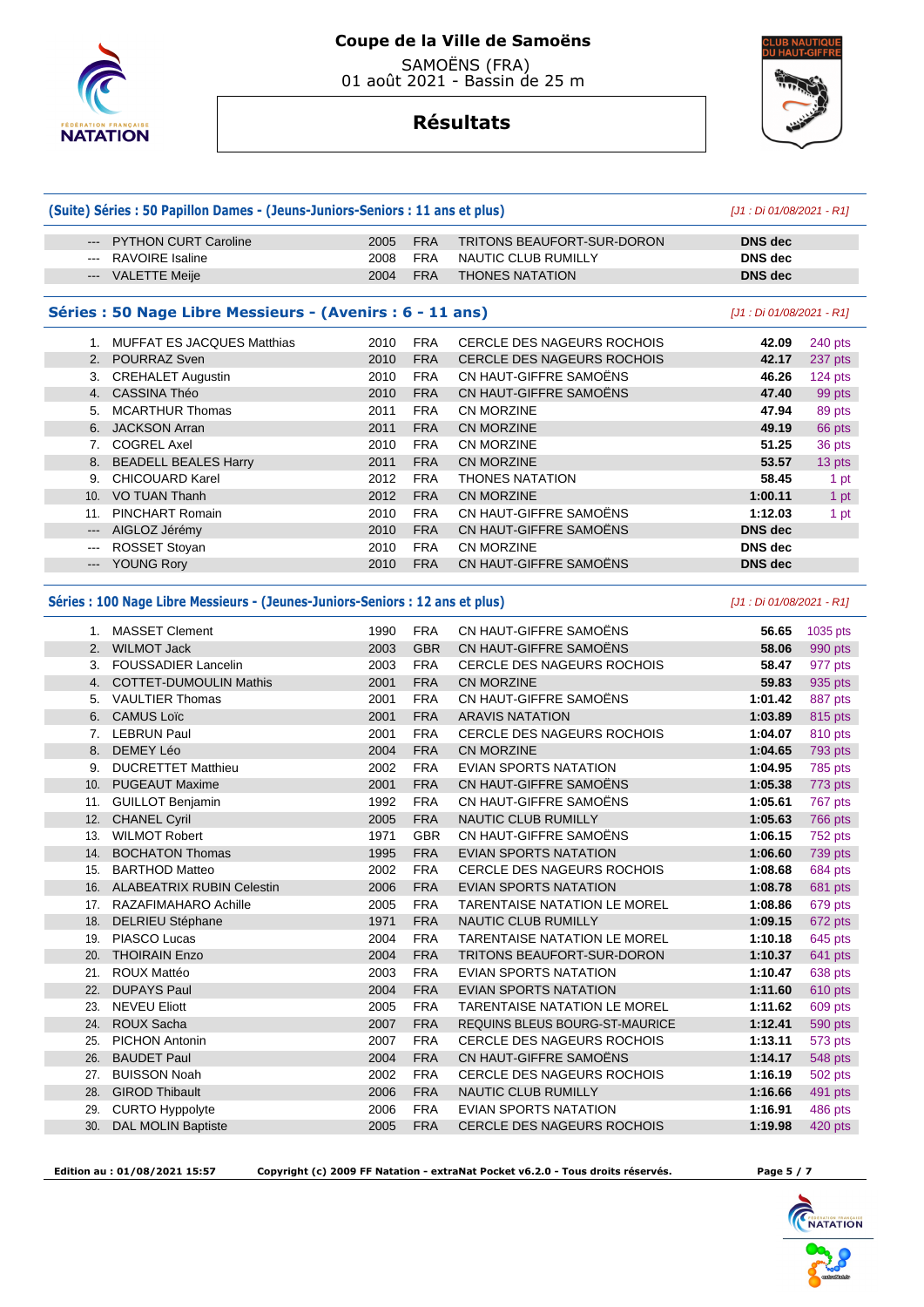

### **Coupe de la Ville de Samoëns SAMOËNS (FRA) 01 août 2021 - Bassin de 25 m**



# **Résultats**

| (Suite) Séries : 100 Nage Libre Messieurs - (Jeunes-Juniors-Seniors : 12 ans et plus) |                             |      |            |                                   |                | [J1: Di 01/08/2021 - R1] |
|---------------------------------------------------------------------------------------|-----------------------------|------|------------|-----------------------------------|----------------|--------------------------|
|                                                                                       | 31. GUIGUES Noa             | 2006 | <b>FRA</b> | <b>TRITONS BEAUFORT-SUR-DORON</b> | 1:20.37        | 413 pts                  |
|                                                                                       | 32. TEFRA Germain           | 2004 | <b>FRA</b> | <b>CN MORZINE</b>                 | 1:20.55        | 409 pts                  |
| 33.                                                                                   | <b>DEMEY Noah</b>           | 2009 | <b>FRA</b> | CN MORZINE                        | 1:21.50        | 390 pts                  |
| 34.                                                                                   | <b>FARNER Thibaud</b>       | 2005 | <b>FRA</b> | CN HAUT-GIFFRE SAMOËNS            | 1:23.17        | 358 pts                  |
| 35.                                                                                   | <b>COULAUD Jules</b>        | 2007 | <b>FRA</b> | <b>CERCLE DES NAGEURS ROCHOIS</b> | 1:23.20        | 357 pts                  |
|                                                                                       | 36. CHICOUARD Hugo          | 2008 | <b>FRA</b> | <b>THONES NATATION</b>            | 1:23.45        | 352 pts                  |
|                                                                                       | 37. ALLIROL Romain          | 2006 | <b>FRA</b> | CERCLE DES NAGEURS ROCHOIS        | 1:24.57        | 332 pts                  |
| 38.                                                                                   | <b>LEMAITRE Thomas</b>      | 2007 | <b>FRA</b> | <b>CERCLE DES NAGEURS ROCHOIS</b> | 1:25.41        | 317 pts                  |
| 39.                                                                                   | MUNOZ-VANNEUFVILLE Gaël     | 2007 | <b>FRA</b> | <b>CERCLE DES NAGEURS ROCHOIS</b> | 1:28.06        | 271 pts                  |
|                                                                                       | 40. SEALY Sébastien         | 2007 | <b>FRA</b> | CN HAUT-GIFFRE SAMOËNS            | 1:28.09        | 271 pts                  |
| 41.                                                                                   | <b>LOWMAN David</b>         | 2008 | <b>FRA</b> | <b>CERCLE DES NAGEURS ROCHOIS</b> | 1:29.83        | 243 pts                  |
| 42.                                                                                   | <b>NOLIN Charles</b>        | 2008 | <b>FRA</b> | <b>CERCLE DES NAGEURS ROCHOIS</b> | 1:29.89        | 242 pts                  |
| 43.                                                                                   | <b>SCHALBURG Maximilien</b> | 2003 | <b>FRA</b> | <b>EVIAN SPORTS NATATION</b>      | 1:32.36        | $205$ pts                |
| 44.                                                                                   | <b>TEFRA Constant</b>       | 2005 | <b>FRA</b> | <b>CN MORZINE</b>                 | 1:32.73        | 200 pts                  |
| 45.                                                                                   | <b>THOIRAIN Lilian</b>      | 2008 | <b>FRA</b> | TRITONS BEAUFORT-SUR-DORON        | 1:32.95        | 197 pts                  |
| 46.                                                                                   | <b>AUGUSTIN Eloy</b>        | 2008 | <b>FRA</b> | <b>CERCLE DES NAGEURS ROCHOIS</b> | 1:34.27        | 179 pts                  |
| 47.                                                                                   | <b>COGREL Teddy</b>         | 2009 | <b>FRA</b> | CN MORZINE                        | 1:37.48        | 138 pts                  |
| 48.                                                                                   | <b>COUDURIER Nathan</b>     | 2008 | <b>FRA</b> | CERCLE DES NAGEURS ROCHOIS        | 1:38.55        | 126 pts                  |
| 49.                                                                                   | <b>DUCRETTET Nathan</b>     | 2008 | <b>FRA</b> | CN MORZINE                        | 1:39.64        | 114 $pts$                |
|                                                                                       | 50. LE MOULLEC Matthias     | 2007 | <b>FRA</b> | CN HAUT-GIFFRE SAMOËNS            | 1:42.79        | 83 pts                   |
| 51.                                                                                   | <b>MUGNIER Mathis</b>       | 2008 | <b>FRA</b> | CN HAUT-GIFFRE SAMOËNS            | 1:44.45        | 68 pts                   |
| 52.                                                                                   | <b>CHAPMAN Louis</b>        | 2009 | <b>FRA</b> | <b>CN MORZINE</b>                 | 1:44.59        | 67 pts                   |
| 53.                                                                                   | <b>GANIVET Cyril</b>        | 2006 | <b>FRA</b> | CN HAUT-GIFFRE SAMOËNS            | 1:47.51        | 46 pts                   |
| 54.                                                                                   | <b>DUPAYS Joseph</b>        | 2009 | <b>FRA</b> | <b>EVIAN SPORTS NATATION</b>      | 1:49.06        | 36 pts                   |
| $\frac{1}{2}$                                                                         | <b>BEAUDOU Tim</b>          | 2005 | <b>FRA</b> | REQUINS BLEUS BOURG-ST-MAURICE    | <b>DNS</b> dec |                          |
| $---$                                                                                 | <b>GAIDIOZ Kevin</b>        | 1987 | <b>FRA</b> | <b>THONES NATATION</b>            | <b>DNS</b> dec |                          |
| $\cdots$                                                                              | MANCEAU-BARON Bjorn         | 2009 | <b>FRA</b> | <b>THONES NATATION</b>            | <b>DNS</b> dec |                          |
| $\hspace{0.05cm} \ldots \hspace{0.05cm}$                                              | ROUX Kilyann                | 2006 | <b>FRA</b> | <b>EVIAN SPORTS NATATION</b>      | <b>DNS</b> dec |                          |
| $\cdots$                                                                              | <b>WILMOT Toby</b>          | 2005 | <b>GBR</b> | CN HAUT-GIFFRE SAMOËNS            | <b>DNS</b> dec |                          |

#### **Séries : 50 Dos Messieurs - (Avenirs : 6 - 11 ans)** [J1 : Di 01/08/2021 - R1]

|                     | MUFFAT ES JACQUES Matthias | 2010 | <b>FRA</b> | CERCLE DES NAGEURS ROCHOIS        | 51.99          | $151$ pts |
|---------------------|----------------------------|------|------------|-----------------------------------|----------------|-----------|
|                     | 2. POURRAZ Sven            | 2010 | <b>FRA</b> | <b>CERCLE DES NAGEURS ROCHOIS</b> | 53.83          | 114 $pts$ |
| 3.                  | JACKSON Arran              | 2011 | <b>FRA</b> | CN MORZINE                        | 55.44          | 86 pts    |
|                     | 4. BEADELL BEALES Harry    | 2011 | <b>FRA</b> | <b>CN MORZINE</b>                 | 57.20          | 60 pts    |
| 5.                  | CASSINA Théo               | 2010 | <b>FRA</b> | CN HAUT-GIFFRE SAMOËNS            | 57.65          | 54 pts    |
| 6.                  | <b>MCARTHUR Thomas</b>     | 2011 | <b>FRA</b> | CN MORZINE                        | 57.91          | 50 pts    |
|                     | <b>COGREL Axel</b>         | 2010 | <b>FRA</b> | CN MORZINE                        | 1:07.01        | 1 pt      |
| 8.                  | VO TUAN Thanh              | 2012 | <b>FRA</b> | CN MORZINE                        | 1:07.86        | 1 pt      |
| 9.                  | CHICOUARD Karel            | 2012 | <b>FRA</b> | <b>THONES NATATION</b>            | 1:15.62        | 1 pt      |
| $\qquad \qquad - -$ | <b>CREHALET Augustin</b>   | 2010 | <b>FRA</b> | CN HAUT-GIFFRE SAMOËNS            | <b>DSQ</b>     |           |
| $\cdots$            | PINCHART Romain            | 2010 | <b>FRA</b> | CN HAUT-GIFFRE SAMOËNS            | <b>DSQ</b>     |           |
| $---$               | AIGLOZ Jérémy              | 2010 | <b>FRA</b> | CN HAUT-GIFFRE SAMOËNS            | <b>DNS</b> dec |           |
| $\qquad \qquad -$   | ROSSET Stoyan              | 2010 | <b>FRA</b> | CN MORZINE                        | <b>DNS</b> dec |           |
| $\qquad \qquad - -$ | <b>YOUNG Rory</b>          | 2010 | <b>FRA</b> | CN HAUT-GIFFRE SAMOËNS            | <b>DNS</b> dec |           |
|                     |                            |      |            |                                   |                |           |

#### **Séries : 50 Papillon Messieurs - (Jeunes-Juniors-Seniors : 12 ans et plus)**  $[J1 : Di 01/08/2021 - R1]$

| MASSET Clement                | 1990 | <b>FRA</b> | CN HAUT-GIFFRE SAMOËNS                                                          | 27.54      | 1051 pts |
|-------------------------------|------|------------|---------------------------------------------------------------------------------|------------|----------|
| 2. FOUSSADIER Lancelin        | 2003 | <b>FRA</b> | CERCLE DES NAGEURS ROCHOIS                                                      | 28.49      | 991 pts  |
| 3. COTTET-DUMOULIN Mathis     | 2001 | <b>FRA</b> | CN MORZINE                                                                      | 30.10      | 892 pts  |
| 4. CAMUS Loïc                 | 2001 | <b>FRA</b> | ARAVIS NATATION                                                                 | 30.26      | 883 pts  |
| 5. GAIDIOZ Kevin              | 1987 | <b>FRA</b> | <b>THONES NATATION</b>                                                          | 30.38      | 876 pts  |
|                               |      |            |                                                                                 |            |          |
| Edition au : 01/08/2021 15:57 |      |            | Copyright (c) 2009 FF Natation - extraNat Pocket v6.2.0 - Tous droits réservés. | Page 6 / 7 |          |